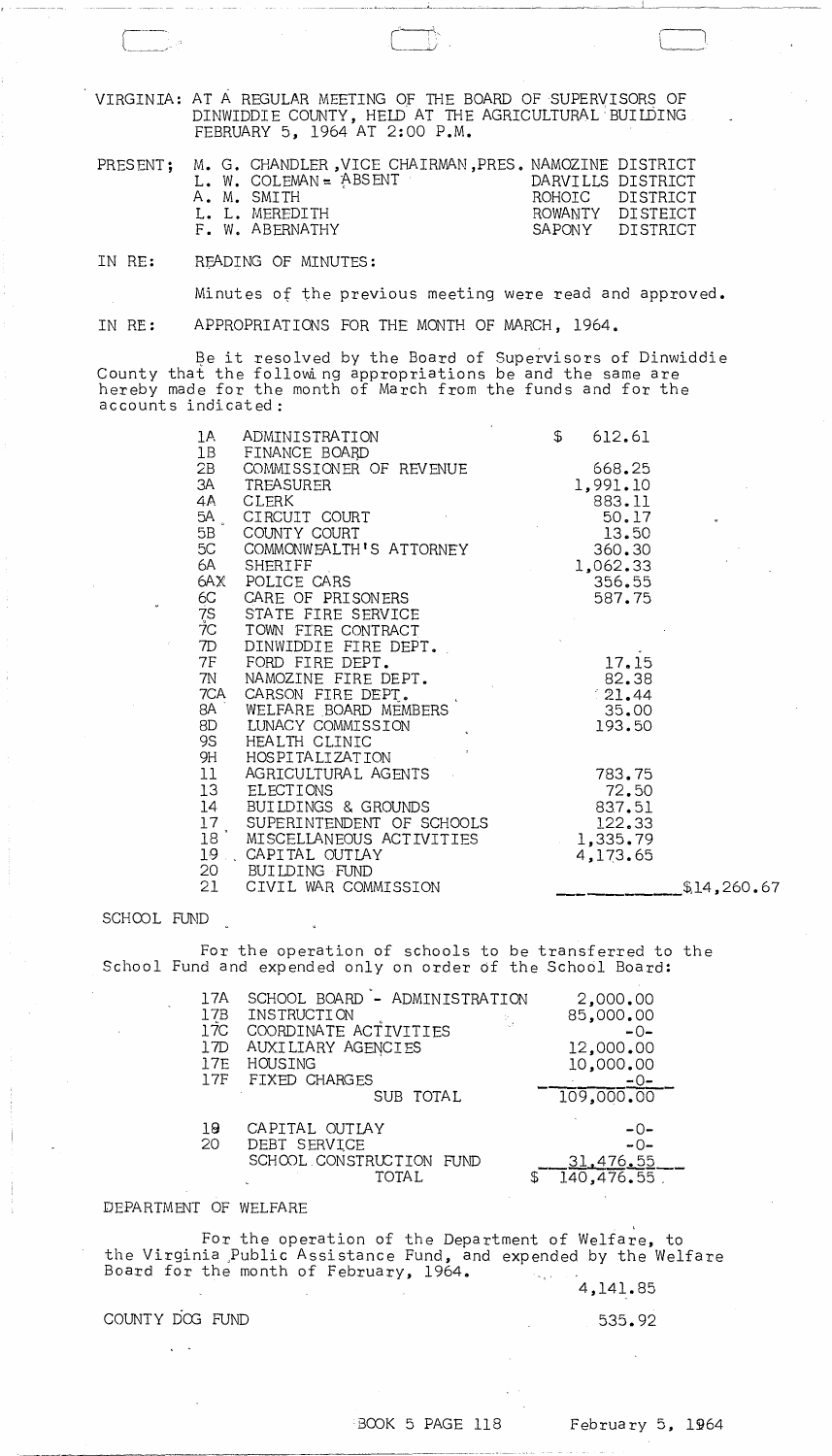## IN RE: ALLOWANCE OF CLAIMS AND SALARI ES •

On motion duly made and carried, it is ordered by the Board that the salaries and accounts against the General Revenue Fund of the County for the month of January, 1964, amounting to \$14,260.67 be allowed and checks numbering 1 through 114, both inclusive, be issued, therefor, payable out of the General Revenue Fund of the County, said claims having been audited and approved by the Board.

IN RE: ALLOWANCE AGAINST THE DOG FUND OF THE COUNTY.

On motion duly made and carried, it is ordered that a salary of \$250.00 be paid to the Dog Warden and that *\$l05.00* be paid to him as mileage for the monthe of January, 1964. and that claims amounting to \$237.05 be paid out of the Dog Fund of the County for the month of January, 1964; and checks numbering 0-1 through D-9, both inclusive, be issued, therefor, payable out of the Dog Fund of the County, said claims having been. audited and approved by the Board

IN RE: TREASURER'S REPORT.

F. E. Jones, Treas. having submitted a written financial report, same was ordered filed with the papers of the Board for the month of February, 1964.

IN RE: PRELIMINARY PLAT OF INDIAN LAKES SUBDIVISION.

Mr. James A. Musgrove presented a preliminary plat of Indian Lakes Subdivision which was tentatively approved subject to compliance by the subdivider of the subdivision ordinance..

IN RE: PRELIMINARY PLAT OF RAMBLEWOOD SUBDIVISION.

Mr. George Bogese presented copies of preliminary plats of Ramblewood Subdivision which were discussed with the Board members by the Resident Engineer and county Sanitarian.

Thereupon motion was duly made and carried that the plats be referred to the Resident Engineer and Sanitarian for study and report at the March meeting.

IN RE: RT. 40 THRU MCKENNEY. WEST.

The Iown of McKenney having adopted a resolution requesting the relocation of Route 40, northward along Rt. 644 a distance of several hundred feet, thence westward paralleling present Rt. 40 and tieing into existing road in the vicinity of Rt. 651, and,

It appearing to the Board that such a relocation would eliminate an accident-prone right angle turn, reduce the amount of traffic by Sunnyside-McKenney High School and generally improve the Rt. 40 approach to the Town of McKenney from. the west,

IT IS THEREFORE RESOLVED, that the Highway Department of Virginia be request to give favorable consideration. to the Town of McKenney's request.

IN RE: MEETING ADJOURNED TO COURTROOM.

A large delegation having appeared, motion was duly made and carried that the meeting adjourn to the courtroom at the courthouse.

VIRGINIA.: AT AN ADJOURNED MEETING OF THE BOARD OF SUPERVISORS OF DINWIDDIE COUNTY HELD AT THE COURTHOUSE FEBRUARY 5,1964 AT 2:30 P.M.

PRESENT: L. W. COLEMAN, CHAIRMAN ALL MEMBERS

ುಗಳು ಇತ್ತಾ

 $\propto \sqrt{\varepsilon}$  $\sim 100$ 

IN RE: ROSOLUTION FROM THE COUNTY SCHOOL BOARD, REQUESTING AVTHORITY TO APPLY FOR LOAN TO BUILD A CONSOLIDATED HIGH SCHOOL ETC.

The County School Board having presented a resolution reqUesting authority to apply for a loan from the Literary Fund and/or the Virginia Supplemental Retirement System, of \$1,500,000.00 for the purpose of bulding a consolidated high sbhool to replace the Dinwiddie, Midway and Sunnyside McKenney High Schools and

 $+2 + 12$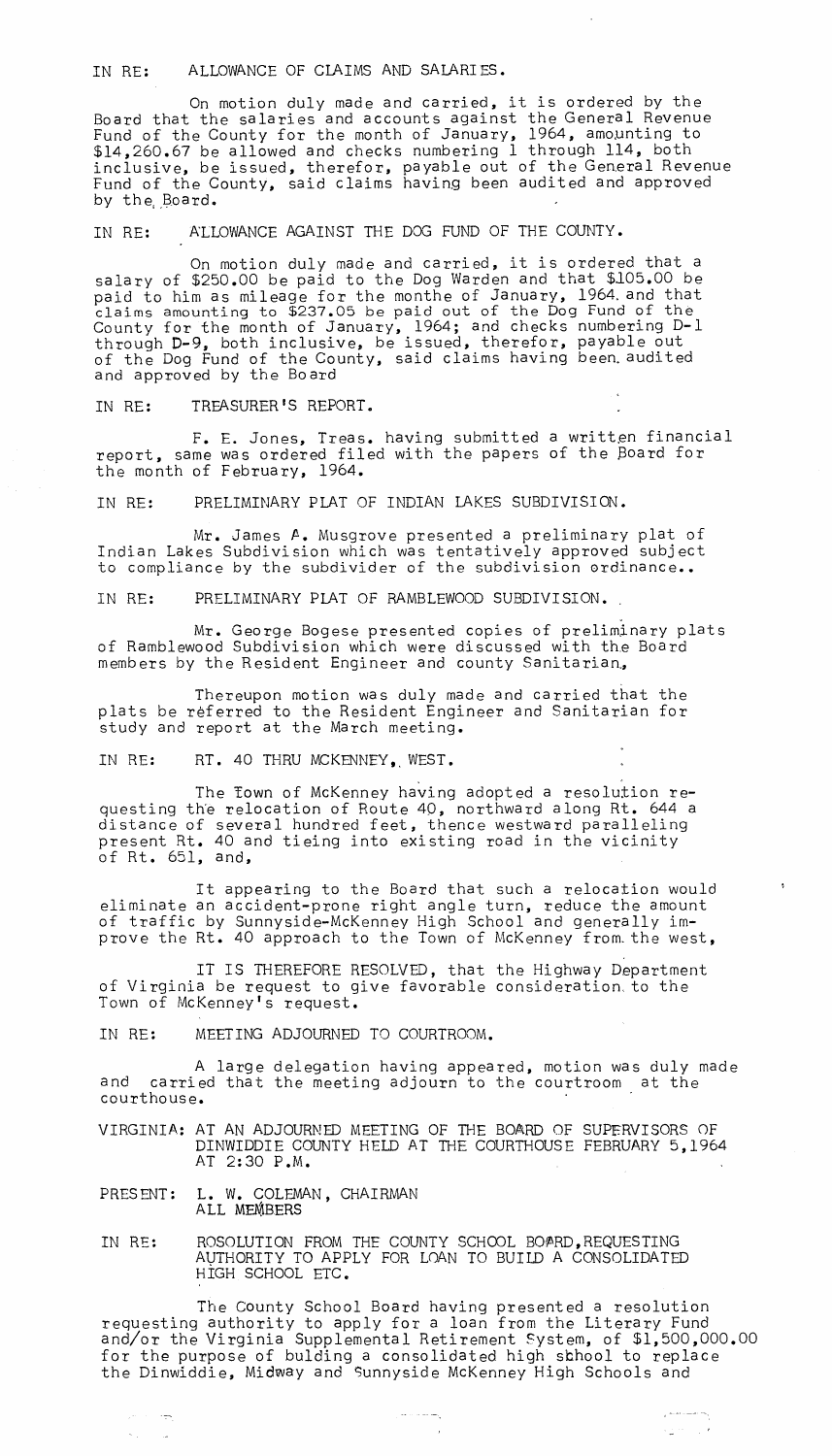additions to School buildings and furnishings, and,

Further requesting authority to purchase a site for the School and engage the services of an architect.

Motion was made by A. Mitchell Smith and seconded by L. L. "1eredith that the requested authority be granted.

Thereupon the chairman granted privelege of the floor to those desiring to speak for or against the proposed resolution.

At the close of the discussion the question was called and the vote taken, with F. W. Abernathy, L.W. Coleman and M.G. Chandler voting against the resolution.

IN RE: SECONDARY ROAD SYSTEM FINAL BUDGET APPROVED.

Mr. H. A. Fennell, Resident Engineer, from the Department of Highways presented to the Board the final budget for the year ending June 30, 1964 as to the Secondary Road System of Dinwiddie County showing the proposed improvements and maintenance thereto which budget was gone over with the engineer by the Board, and,

On motion duly made and carried was adopted as the final budget for the State Secondary Roads.of.Dinwiddie County for the year ending June 30, 1964.

IN RE: DINWIDDIE COUNTY SPRING GOBBLER SEASON.

F. M. Fenderson, County Game Warden having explained to the Board that the Department of Game and Inland Fisheries would consider the inclusion of Dinwiddie County in the Spring gobbler season, and,

It appearing to the Board that some of the citizens have expressed objections to the Spring gobbler season,

tabled. Upon motion duly made and carried action on this was

IN RE: APPOINTMENT OF ROY COLEMAN AS MEMBER OF PLANNING COMMISSION.

Upon motion duly made and carried Roy Coleman was reappointed a member gf the Dinwiddie County Planning Commission for a term ending December 31, 1968 •

IN RE: APPOINTMENT OF CITIZENS COMMITTEE - ROHOIC SANITARY DISTRICT.

Upon motion of A. Mitchell Smith, duly seconded and carried the following were appointed:

| Mrs . Sarah Watkins |                                 |
|---------------------|---------------------------------|
| Gilbert C. Martin   | Rt. 3 Box 259 Petersburg, Va.   |
| M. E. Veazey        | Rt. 3 Box Petersburg, Va.       |
| Linwood R. Lane     | Rt. 3 Box 282 Petersburg, Va.   |
| Neal Barnes         | Rt. 3 Box 234B Petersburg, Va.  |
| Robert Ritchie      | Rt. 3 Box 180 Petersburg. Va.   |
| Ben Hawkins         |                                 |
| W. E. Dancy         | Rt. 3 Box 123 Petersburg, Va.   |
| .W. D. Witt         | Rt. 3 Box 140 Petersburg, Va.   |
| Donald Porter       | Rt. 4 Box 99 Petersburg, Va.    |
| J. E. Poole         | Rt. 3 Box 184 Petersburg, Va.   |
| Carlise Tucker      | Rt. 3 Box 362A6 Petersburg, Va. |
| L. F. (Tex) Ponder  | Rt. 3 Petersburg, Va.           |
| W. A. Canada, Jr.   | Rt. 3 Box 203 Petersburg, Va.   |
|                     |                                 |

IN RE: APPOINTMENT OF W. G. CHAPPELL AS COUNTY SURVEYOR.

Upon motion duly made and carried, W. G. Chappell was reappointed Dinwiddie County Surveyor G: a term ending December 31, 1967.

IN RE: STREET LIGHTS EDGEHILL PARK & HENSHAW VILLAGE.

A. Mitchell Smith with a VEPCO representative having investigated a request for the installation of street lights in Edgehill Park and Henshaw Village Subdivision, and,

It appearing from their report that the needs can best be met by installing one street lights and Edgehill Park and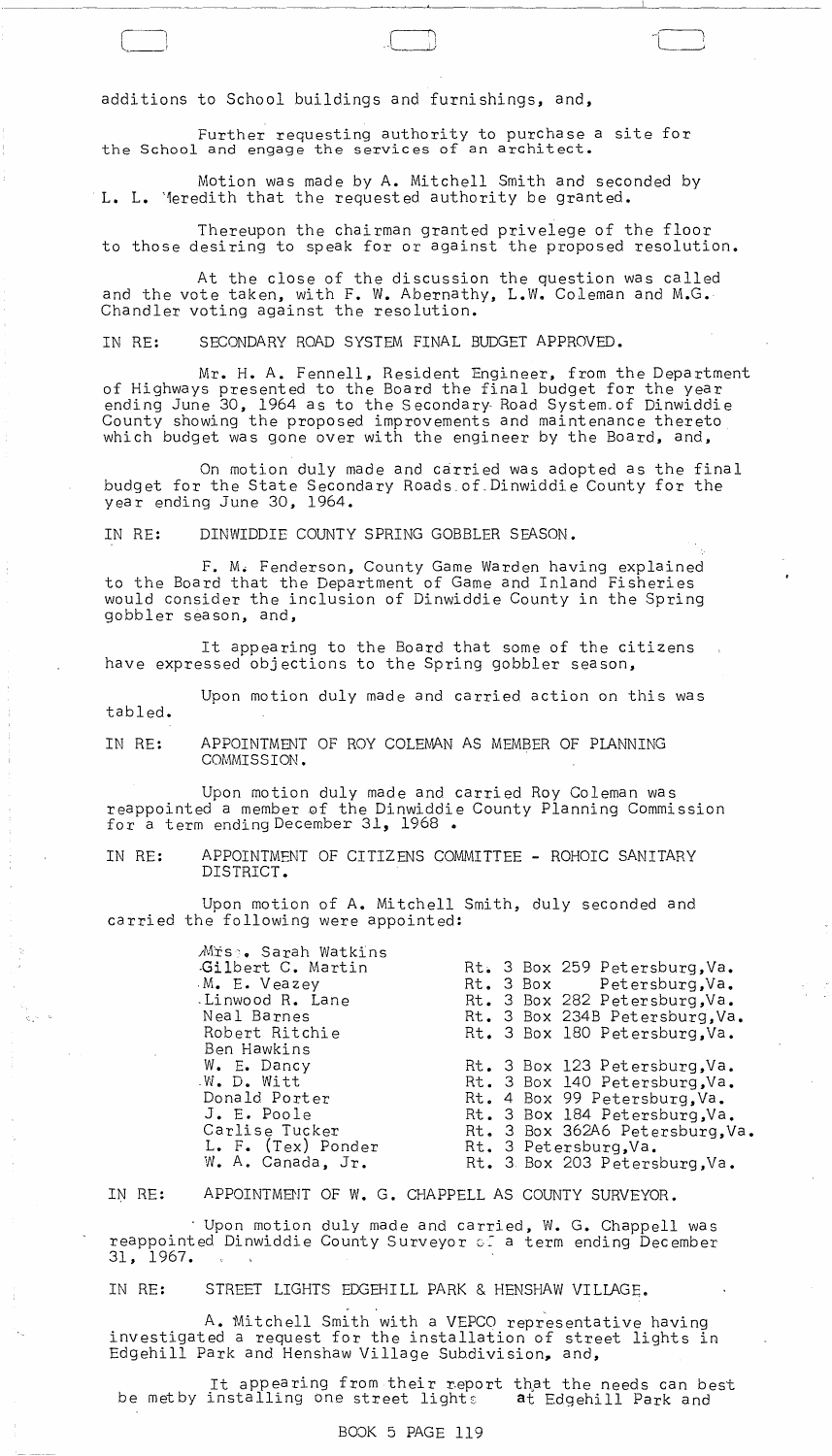eleven (11) street lights in Henshaw Village.

Motion was duly made and carried that Virginia Electric and Power Company make the installations as shown in the report.

IN RE: COMPLAINT BY L. L. MEREDITH AS TO ELECTION OF CHAIRMAN AND VICE CHAIRMAN AT CALLED MEETING IN CLERK'S OFFICE.

. L. L. Meredith, Rowanty Supervisor having read the following letter:

Fob. 5, 1964

SUCCESS CONSTRUCTION

二道

Mr. L. W. Coleman Mr. H. G. Ghandler

Gentlemen,

 $\epsilon$ 

I would like to call to your attention a matter of utmost importance which I foel should be corrected. On Thursday, January 2, 1964 at 11:30 A. M. I received

a telephone call from the Clerk of the Board, Mr. H. Barner Dette, to attend a called meeting of the Board of Supervisors to be held at the Clerks Office at 1:30 P. M. January 2, 1964.

Mr. Coleman and Mr. Chandler, L'attended this meeting which was called for the purpose of electing a Chairman and Wise-Chairmin for the Board of Supervisors of Dinwiddie County. This meeting was held behind closed doors without public notice prior to the meeting, and with Mr. M. Barner Batte acting as Cheirman for this meeting.

Gentlemen, I contond that this called meeting was highly irregular and improper. I would therefore like to call for your voluntary resignations as Chairman and Vice-Chairman respoctively.

Mr. Coleman and Mr. Chandler, if you resign voluntarily the election of a Chairman and Vice-Chairman can take place at the regular Mirch merting. With your cooperation pertaining to this moder, this iten of business can be placed on the agenda and a Ghairman and Vice-Chairman of the Loard of Supervisors can be properly clectod.

Gentlemen, il you de not see fit to resign as requested, I would like to request our Componealth Attorney to give a ruling or seek a ruling from the Attorney General #

Sindorely,

そ プンカー・ピール

and, having publicly asked the gentlemen if they would resign and being in formed by M. G. Chandler that he was not going to resign but move that an opinion be obtained from the Attorney General,

Motion was duly made and carried that the Commonwealth's Attorney request an opinion from the Attorney General.

IN RE: APPLICATION FOR RADIO SYSTEM FOR DINWIDDIE COUNTY AND NAMOZINE VOLUNTEER FIRE DEPARTMENT.

A suggested application for the authorization of the County's proposed radio system in the Local Government Radio Service to operated on the frequency of 155.775 mc. having been. received from Jeremiah Courtney, Esquire, an Attorney representing the County, along with a proposed agreement to provice radio service to Namozine Volunteer Fire Department,

Motion was duly made and carried that the application and agreement be approved, and the chairman is directed to execute both for the county.

L. L. Merodith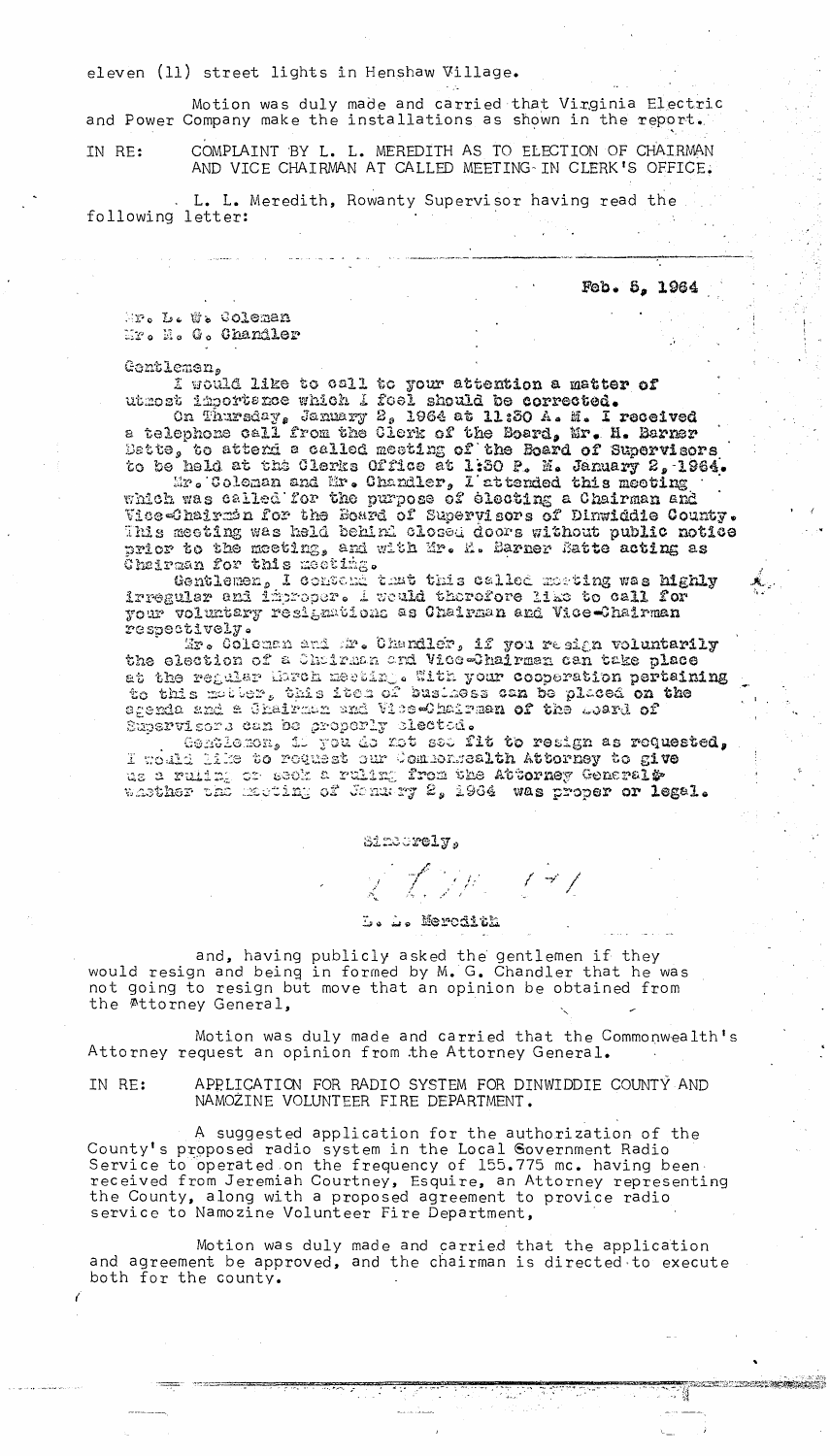At a regular meeting of the Board of Supervisors of Dinwiddie County, Virginia, held at the Courthouse in its meeting room in said County, the usual place of meeting of said Board, on the 5th day of February, 1964, at  $2:00$  o'clock  $P.M.$ 

, .. ~.: - ..

:-;..

Present: L. W. Coleman, Chairman, M.G. Chandler, Vicechairman,  $A$ . Mitchell Smith, F.W. Abernathy and L. L. Meredith.

Absent: None.

\_\_\_\_\_ -------\_\_\_ ~.\_I

5-'/~~  $\sim$ 

 $\cup$ 

the following resolution, pursuant to Chapter 19.1, Article 3, Title 15 of the Code of Virginia, 1950, as amended, herein called initial resolution was introduced by M. G. Chandler, seconded by F. W. Abernathy, and unanimously adopted.

BE IT RESOLVED BY THE BOARD OF SUPERVISORS OF DINWIDDIE COUNTY ,VIRGINIA:

1. The County School Board of Dinwiddie County,Virginia, on the 5th day of February, 1964, adopted the attached resolution, marked Exhibit "l", requesting this Board of Supervisors to adopt an initial resolution requesting the Judge o'f 'the Circuit Court of Dinwiddie County to order an election upon the question of the County of Dinwiddie contracting a debt in the amount of one Million Five Hundred Tbousand Dollars (\$1,500,000.00) and issuing general obligation bonds of the County of Dinwiddie in such amount to finance projects for school purposes as set forth in said resolution.

2. It is hereby determined that it is necessary and advisable to erect new school buildings, including a consolidated high school, to purchase sites for school buildings, to erect additions to school buildings, to furnish and equip new and existing school buildings, or additions to school buildings and to erect other improvements to the school system as will be required on account of the increase in population or actual educational needs in Dinwiddie County, Virginia.

3. It is hereby determined that it is necessary and advisable to contract a debt on the credit of the County of Dinwiddie in the maximum amount of \$1,500,000.00, for the purposes of erecting new school buildings, including a consolidated high school~ to purchase sites for school buildings, additions to school buildings, furnishing and equipping new and existing school buildings, or additions to school buildings and erecting other improvements to the school system as will be required on account of the increase in population or actual educational needs in Dinwiddie County, Virginia, and to issue general obligation bonds of the County of Dinwiddie in the maximum amount of  $$1,500,000.00$ , to finance said projects pursuant to Chapter 19.1, Article 3, Title 15 of the Code of Virginia, 1950, as amended; which said bonds shall bear interest at a rate not exceeding six per cent (6%) per annum, shall mature in such annual or semi-annual installments, as may hereafter be determined by resolution of this Board, the last installment of which shall be payable not more than thirty years. from the date of such bonds, and said bonds may be'made redeemable before maturity, at the option of this Board, at such price or prices and under such terms and conditions as may be fixed by this Board prior to the issuance of the bonds. A tax sufficient to pay the principal and int erest of said bonds as the same mature shall be levied upon all of the property. subject to taxation by said County.

4. A certified copy of this initial resolution shall be presented by the Clerk of this Board to the Judge of the Circuit Court of Dinwiddie County and the said Judge of said Court is hereby requested, to enter an order requiring the Judges of Election on a day fixed in his said order, not less than ten days, nor more than thirty days, from the date of said order, to open a poll and take the sense of the qualified voters of the County of Dinwiddie on the question of contracting a debt in the amount of \$1,500,000.00 and issuing general obligation bonds of the County of Dinwiddie in such amount for the purposes set forth. in paragraphs 2 and 3 of this resolution.

5. This resolution shall take effect immediately.  $\cdot$  .

6. The foregoing resolution was adopted by the following ,vote:

Ayes: L. W. Coleman, M. G. Chandler, A.Mitchell Smith, F. W. #bernathy, and L. L. Meredith.

Nays: None

,